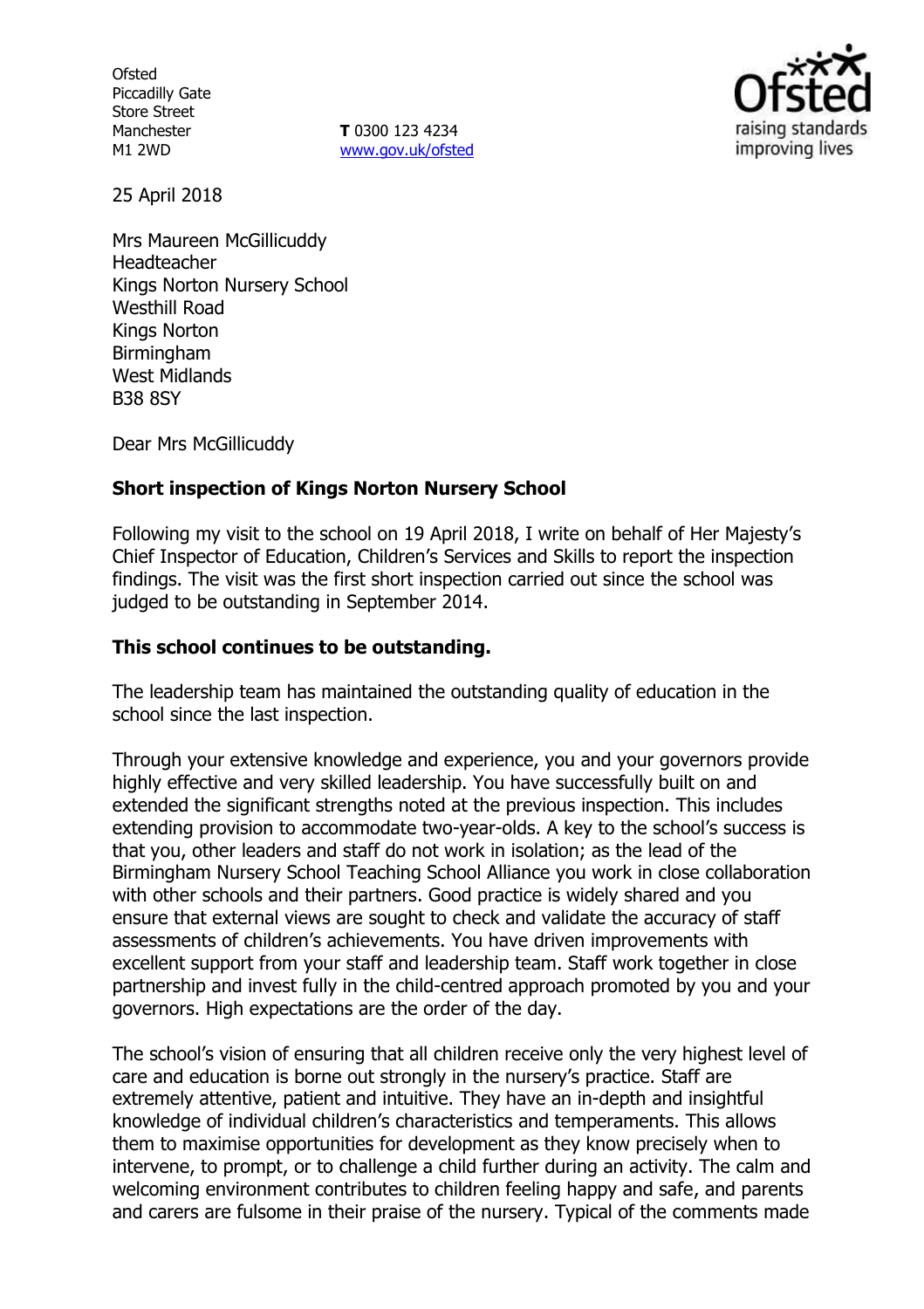

by parents include, 'I feel so reassured that my child is safe, well looked after and enjoys learning.' Another added, 'Staff are friendly, supportive and approachable.' Consequently, children thrive in the setting due to the extremely high levels of care and nurture provided by all staff.

You acted swiftly to address the areas for improvement identified in the previous inspection. These have now become areas of strength within the setting. Improved systems are now in place to analyse assessment information collected. Consequently, leaders and governors have a detailed knowledge of how well different groups of children are achieving and where further support is needed. Children's mathematical skills have also advanced significantly, with many children, not just the most able, working well above the levels expected for their age. However, there is more to do in terms of children using their problem-solving and reasoning skills across all areas of the curriculum, and also gaining consistency in parents contributing to their child's assessment profile.

# **Safeguarding is effective.**

The safeguarding culture within the school is tangible. No stone is left unturned to make sure that children feel safe and are kept safe. Frequent training updates are provided, reflecting the latest guidance, to ensure that all staff know what to do if they have any concerns. Any slight concern is quickly and appropriately reported, investigated and kept under review. Good-quality records are kept and stored securely, and additional advice and guidance are sought when needed. Rigorous checks are made as part of staff recruitment, and volunteers and visitors are checked and supervised to ensure that they are suitable to work with children.

Regular checks, including extensive health and safety audits, are undertaken to ensure that the nursery site is safe. Parents are very aware of, but appreciate, the high level of security in place. The school is a Unicef Rights Respecting School, and due to the promotion of key values, children are taught to respect each other and behave sensibly. Safe practice is integrated well into the curriculum with children taught basic but essential safety skills. For example, they are taught to use outdoor tools properly during 'forest school' activities, use knives safely when cutting fruit in a mathematics task, and wear gardening gloves when planting vegetables. Children remain adventurous and are not frightened to leap off the outdoor climbing frame because they know that there are safety mats below. All adults are highly vigilant in keeping children safe.

# **Inspection findings**

■ You and your governors have an accurate understanding of the nursery's strengths and where further improvements can be made. You are committed and determined to bring about continual improvement. This is reflected in your precise evaluation of the school's effectiveness and detailed school action plan. You monitor all aspects of the school's work closely and ensure that staff assessments are validated and agreed, not only with other nursery schools in the teaching school alliance, but also with teachers at schools to which your nursery's children transfer. Your partnership work with other schools enables you and your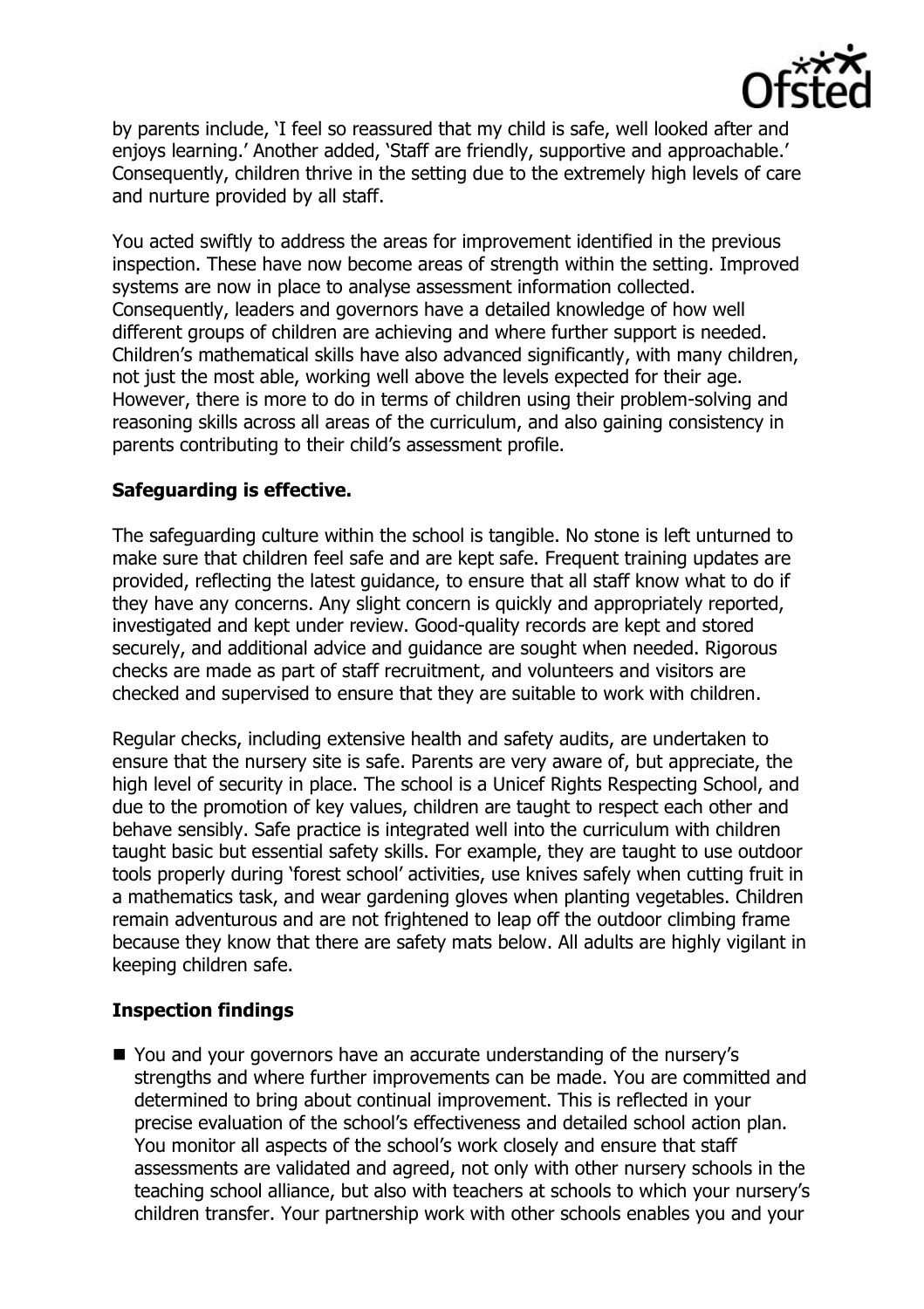

staff to not only share the excellent practice at Kings Norton, but also support other schools and keep up to date with early years practice in the area.

- Children make rapid progress from their starting points, which are generally typical for their age but low for some children. This accelerated progress is due to excellent teaching, effective adult support, accurate assessment and strong links with parents. Early assessments are carried out to determine children's needs and abilities. These assessments are based on reliable evidence. Good use is made of the progress checks for two-year-olds to establish a baseline of children's early skills on entry to the nursery. Further and ongoing assessments are used effectively throughout the children's time in the nursery. Good gains have been made, particularly in mathematical skills with the most able children. They are challenged well and introduced to a wide range of mathematical concepts, including measuring, data handling and doubling of numbers. Almost all children reach the levels expected for their age in all areas of learning, and many exceed these. As a result, children are extremely well prepared for their next school.
- You make highly effective use of additional funding received for children who are disadvantaged or who have special educational needs (SEN) and/or disabilities. For example, speech and language therapy is procured to provide support for children who have communication difficulties and additional support is provided for children who are identified early as possibly having SEN and/or disabilities. Close relationships are formed with parents, who are equally well supported and involved in reviewing provision for their children. All children are fully included in activities and access the wide range of exciting enrichment events that take place, for example, school trips and fun events. You have also created a sensory room to provide additional stimulation for children who have specific needs. Other children also use this room as you acknowledge that children enjoy the colourful and stimulating environment and enjoy working with their peers. Consequently, these groups of children make rapid and accelerated progress during their time in the nursery due to the high-quality support they receive.
- Staff plan exciting and creative activities that engage and interest the children. Excellent use is made of the outdoor environment by all age groups. Children are suitably clothed for working outdoors and areas set up are inviting and well organised. Forest school activities, together with climbing frames, bicycles, and music and art stations, are used so effectively that children's early physical, social and creative developments are extremely well developed. High levels of curiosity and interest are also fostered through careful planning. Some two-year-olds demonstrated remarkable sustained periods of concentration when using binoculars and magnifying glasses to examine insects in the garden area. The use of high-quality resources indoors also ensures that children enjoy learning and develop high standards of literacy, communication and language skills. All adults model speaking correctly and there is a good balance of adult-led and child-initiated activities each day. However, on occasion, activities across the curriculum do not extend children's problem-solving and reasoning skills well enough. This limits their ability to deepen their knowledge and extend their thinking.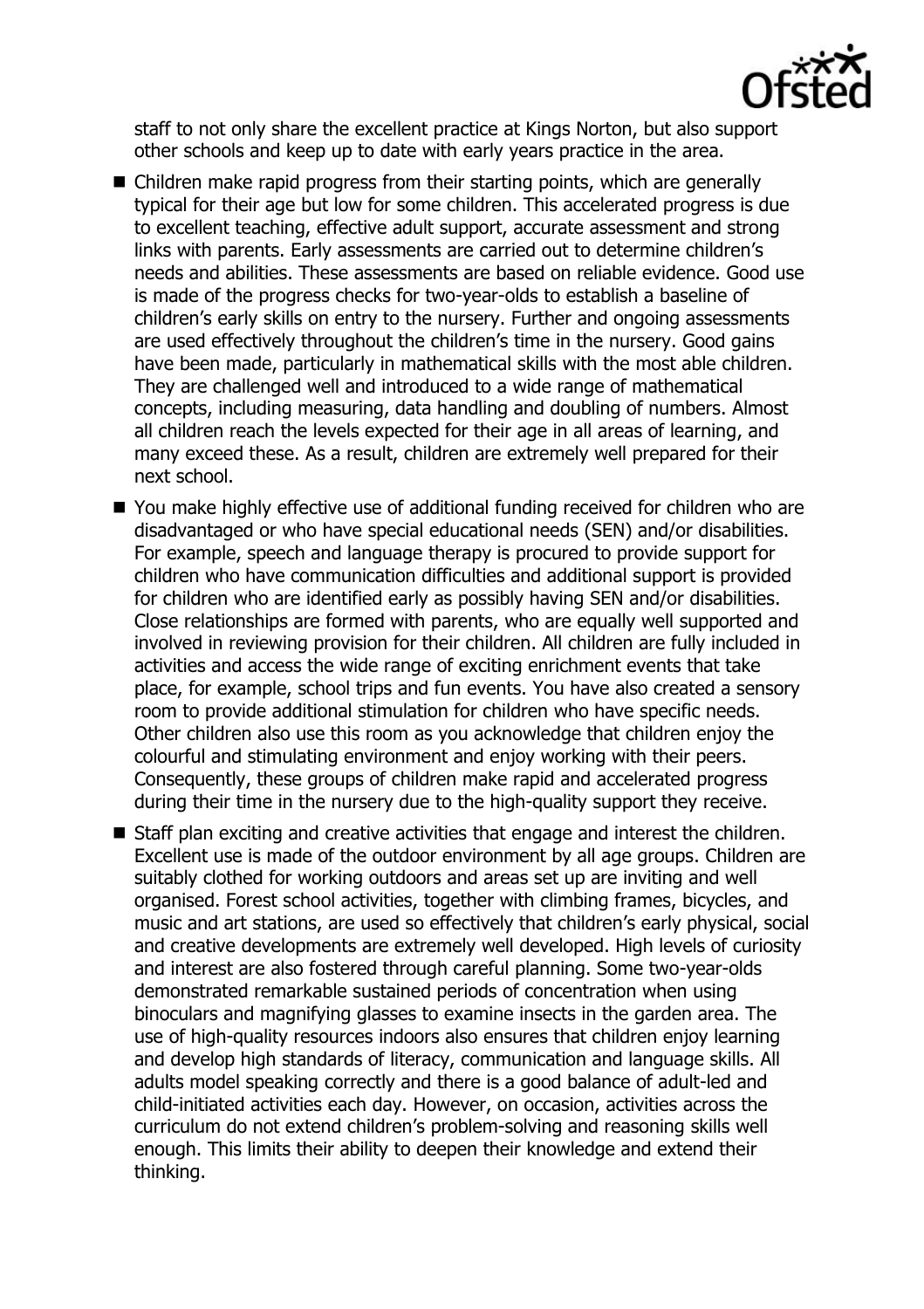

■ Parents are delighted with how well their children are cared for and taught. Of those who responded to Parent View, Ofsted's online survey, 100% said that they would recommend the school to others. You have worked hard at ensuring communication with parents is effective. Methods include newsletters, a nursery app and website, workshops for parents and regular parent consultations. You strongly encourage parents to read with their children and to support this, you have introduced a library for parents to collect books to take home. You have also recently begun to share staff observations of children with their parents in an electronic format and gather their feedback and input. This is still, however, in the early stages of development and requires more work as it is not yet widespread or consistent among parents. Highly effective induction procedures are in place. Introduction meetings and initial visits for parents and children help build positive relationships between home and the nursery. Parents are also welcome to stay with their children at the start of the day and talk to staff to share information. Consequently, children settle very quickly and parents are fully assured that their children are safe and happy.

#### **Next steps for the school**

Leaders and those responsible for governance should ensure that:

- teaching continues to develop children's problem-solving and reasoning skills
- $\blacksquare$  there is greater consistency in parental contributions to their child's assessment records.

I am copying this letter to the chair of the governing body, the regional schools commissioner and the director of children's services for Birmingham. This letter will be published on the Ofsted website.

Yours sincerely

Heather Simpson **Her Majesty's Inspector**

#### **Information about the inspection**

During the inspection, I met with you and members of your leadership team and governing body. I discussed the work of the school with you, including the processes and procedures in place for safeguarding. I observed different activities involving different age groups, including those for two-year-olds. I spoke with children about their learning and looked at evidence of their progress and achievement in learning journals and assessment profiles.

I looked at a range of school documents, including the school's information about children's achievement. I also reviewed the school's own evaluation of its work, together with the school development plan. I took account of the 17 responses to